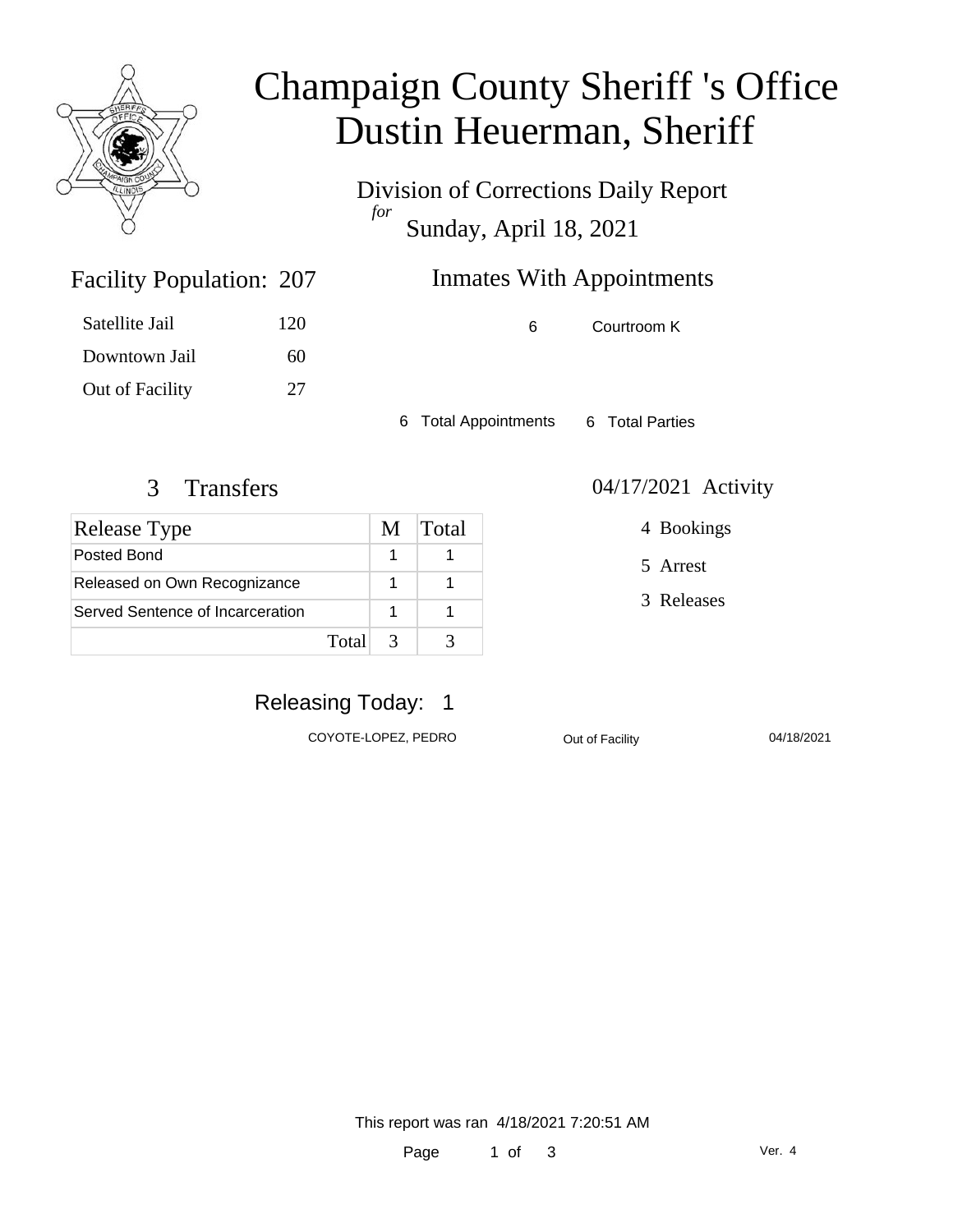

# Champaign County Sheriff 's Office Dustin Heuerman, Sheriff

Division of Corrections Daily Report *for* Sunday, April 18, 2021

#### Custody Status Count

- Electronic Home Dentention 26
	- Felony Arraignment 30
		- Felony Other 1
	- Felony Pre-Sentence 6
	- Felony Pre-Sentence DUI 1
		- Felony Pre-Trial 95
	- Felony Sentenced CCSO 1
	- Felony Sentenced IDOC 28
		- Hold Other 1
		- Hold Sentenced IDOC 4
	- Misdemeanor Arraignment 2
		- Misdemeanor Pre-Trial 4
			- Petition to Revoke 1
			- Remanded to DHS 7
				- Total 207

This report was ran 4/18/2021 7:20:51 AM